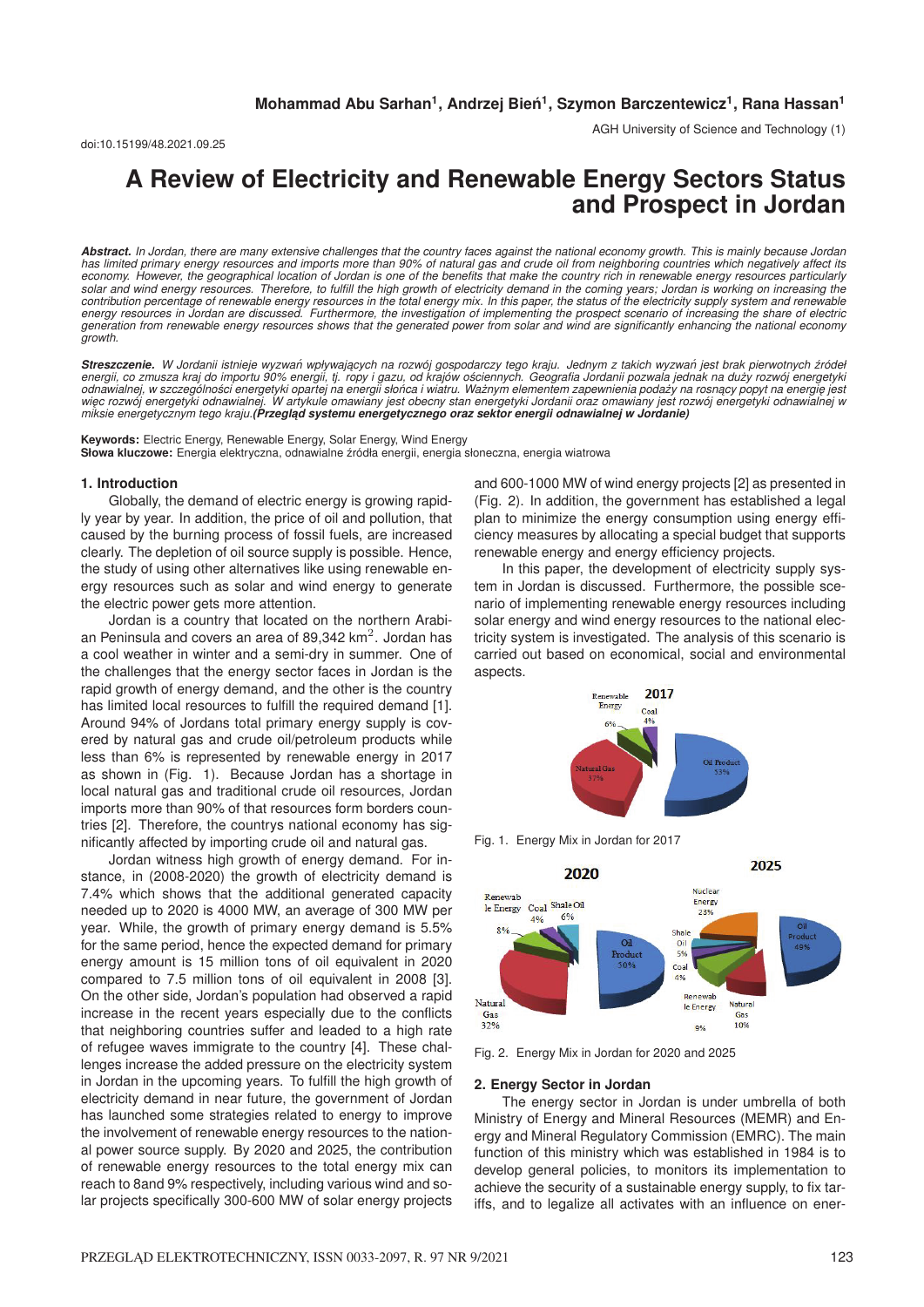gy. Furthermore, MEMR has some responsibilities to define new strategies and projects to promote renewable energy resources such as solar and wind energy resources [5]. While, the main role of EMRC is to grant licenses and permits to companies working in the energy sector, monitor and verify the compliance of licenses, determine the electric tariff, and to participate in setting slandered specification and technical rules related the energy sector facilities and equipments [6].

## **2.1. Electricity Sector in Jordan**

The electricity system in Jordan includes four major divisions: power supply generation, power supply transmission, power supply distribution, and renewable energy resources. The four majors divisions which are shown in (Fig. 3) are briefly clarified below:

### **2.1.1. Electricity Generation Sector**

The generation sector is the sector who is involved in generating the electricity from power plants to be provided to the transmission girds. The responsible companies who are in charge of this sector are as below:

• Central Electricity Generation Company (CEGCO)

CEGCO has been privatized in 2007, 60% of government shares have been sold to Dubai Capital Company (51%) and Social Security Institution (9%). The generation capacity owned by CEGCO is around 1555 MW which covers a 49% of total installed capacity in Jordan. The power plants that are owned and operated by CEGCO are distributed in different location in Jordan. These power plants are: Aqaba Thermal Power Station, Al Rihab Gas Station, and Risha Gas Power Plant [7].

#### • Amman East Power Company (AES Jordan)

AES Jordan is located east of Amman with a 400 MW capacity produced by both dual fuel natural gas and oil fired. AES Jordan covers almost 8% of the electricity demand in Jordan. This combined cycle power plant was built and operated as a public private project (IPP1). As well as, it owns and operates Levant Power Plant (IPP4) which was built mainly to be operated during the peaking time. Levant Power Plant is a tri-fuel engine technology that located on the same location of AES Jordan [8].

#### • Qatranah Power Company (QPCO)

QPCO is a 373 MW power plant that is located in Al Qatranah about 90 km south of Amman. This power plant was constructed by a consortium of Korea Electric Power Corporation (80%) and Xenel Industries Ltd (20%) in 2008 as Al Qatrana IPP. The output produced power of this plant is totally sold to Jordan National Electric Power Company (NEPCO) under the obligations of Jordanian Government in term of financial issues [9]

#### • Samra Electricity Power Company (SEPCO)

The total capacity of SEPCO is 1175 MW which approximately covers 40% of Jordan's load demand. The electric power is generated using various technologies of conventional energy resources. SEPCO is totally a state owned company [6].

• Amman Asia Electric Power Company (AAEPC)

AAEPC is a power plant with 573 MW installed capacity and located in Al Manakher around 30 km from Amman. The plant was built, owned, and operated using natural gas and heavy fuel oil by a consortium of Korea Electric Power Corporation (60%), Mitsubishi Corporation (35%), and Wartsila Development & Financial Services (5%). The plant was installed in 2015 to achieve the goal of energy self-sufficiency by reducing the import of Egyptian gas [10].

• Attarat Power Company (APCO)

Attarat Power Plant is the first project that produces electricity using the direct burning of oil shale with a capacity of 460 MW that covers 15% of the load demand in Jordan in 2020. The construction work of this project has started in 2017 by a partnership between Guangdong Yudean Group (45%), YTL POWER (45%), and Eesti Energia (10%) [11].

• Jordan Biogas Company

The main objective of this project which is located in Ruseifa near to the capital city Amman is to reduce the problems associated to environmental pollution. The plant was built to convert around 27 million cubic meters of biogas into 48 GW of electric capacity annually [12].

• Zarqa Power Company (Acwa)

This plant was built to substitutes Hussein Thermal Power Station that is located in the industrial zone of Zarqa city and was deactivated in 2015. The generated power capacity of this plant is 485 MW using combined cycle gas fired leading to minimize the emissions and fuel consumption per MWh of the generated power. The main goal of this project is to achieve the strategy of nation energy 2025 by increasing the local power generation by 40% by 2020 [13].

# **2.1.2. Electricity Transmission Sector**

The transmission sector in Jordan is 100% owned and operated only by National Power Company (NEPCO). The main role of this company includes but not limited to different tasks such as transmission lines construction and maintenance, development and planning of transmission stations, and buying power energy from various suppliers to sell it to distribution companies. The transmission network and the National Control Center are fully owned by NEPCO which consists of 10023 MVA major substations and 132 kV and above high voltage transmission lines with total length of 4121 km-circuit [7].

#### **2.1.3. Electricity Distribution Sector**

The main role of distribution sector in Jordan is to distribute the power source that needed by end consumers including industrial, commercial, and residential end consumers. The responsible companies of this sector are presented below:

#### • Jordan Electric Power Company (JEPCO)

JEPCO is responsible for distributing about 66% of the total consumed power in Jordan. The electric power is distributed by JEPCO to locations that extend from Wadi Al-Dleil in the north to Theiban in the south and from Mowager in the east to Al-aghwar in the west [14].

• Irbid District Distribution Company (IDECO)

IDECO is responsible for distributing the electric power to 25% of the geographical area in Jordan. The electric power is distributed by IDECO covering a total area of 23,000  $km<sup>2</sup>$ in the north of the country including Mafraq, Jerash, Ajloun, and Irbid [15].

• Electricity Distribution Company (EDCO)

EDCO is responsible for distributing the electric power to various geographic locations in Jordan particularly the southern districts of the country. The areas that get the power source by EDCO in Jordan are specifically Zarqa, Tafilah, Karak, Maan, and Aqaba [16].

#### **2.1.4. Renewable Energy Sector**

The companies are responsible for generating electric power using renewable energy resources either solar energy or wind energy in Jordan are 29 companies in total. Specifically, there are 7 wind energy companies and 22 solar energy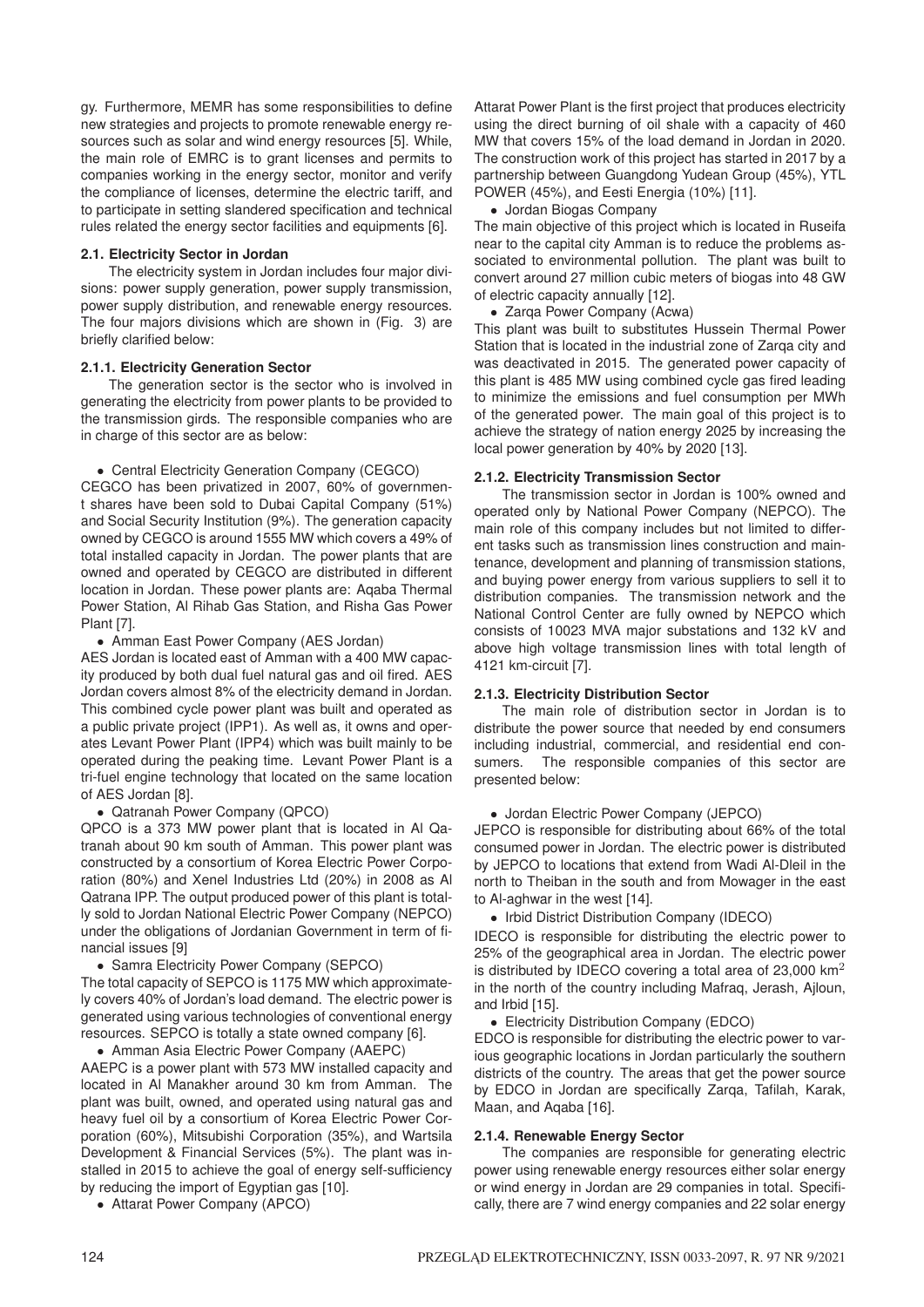

Fig. 3. Frame of Electricity Sector in Jordan

companies are involved in this sector in Jordan [3]

According to the main structure of the electricity sector in Jordan which was presented above, the electricity demand in Jordan for a certain periods is discussed below.

#### **2.1.5. Electricity Demand for the period 2015-2025**

The electricity demand has been increased greatly year by year in Jordan. For instance, the annual growth rate for the peak load between 2015 and 2025 is approximately 5.5% and the annual growth rate for the generated electric power for the same period is around 5.3% [17]. Table 1 shows the increasing amount for both peak load and generated electric power between 2015 and 2025.

Table 1. Electricity demand for the period 2015-2025

|      |      | Year Peak Load(MW) Generated Electric Power(GWh) |
|------|------|--------------------------------------------------|
| 2015 | 3300 | 19900                                            |
| 2016 | 3482 | 20185                                            |
| 2017 | 3672 | 21310                                            |
| 2020 | 4312 | 25085                                            |
| 2023 | 5063 | 27490                                            |
| 2025 | 5653 | 33360                                            |

#### **3. Renewable Energy Resources in Jordan**

The market of renewable energy resources is recently growing in Jordan. Increasing the contribution of renewable energy to the future energy mix has become a key policy priority in Jordan. This is because Jordan aims to diversify its economy against a backdrop of increasing local energy demand.

The geographical location of Jordan makes the country has a clear richness in renewable energy resources especially solar and wind energy resources. Jordan is located within the region that is known as a region of the Sun Belt which is located between latitudes 25 north and 25 south; therefore the area is exposed to a high average direct solar radiation during 316 days per year at an average of 8 hours per day. Regarding wind energy resource, Many areas in Jordan are characterized by wind speeds ranging from 7-8.5 m/s which is a suitable speed to construct wind plants that generate electricity among the country.

#### **3.1. Solar Energy Resource**

The most essential parameter for calculating the energy yield and assessing the performance of photovoltaic energy technologies is based on the average daily/yearly sum of global horizontal irradiation (GHI). Based on the average daily/yearly sum of global horizontal irradiation, Jordan is classified into five special areas with different amount of exposed solar irradiation as shown in Table. 2 [18].

|  |  | Table 2. Average daily/yearly sum of global horizontal irradiation |  |  |  |  |
|--|--|--------------------------------------------------------------------|--|--|--|--|
|--|--|--------------------------------------------------------------------|--|--|--|--|

| Area          |           | Daily GHI (kWh/m <sup>2</sup> ) Yearly GHI (kWh/m <sup>2</sup> ) |
|---------------|-----------|------------------------------------------------------------------|
| Southern Area | $6 - 6.5$ | 2191 - 2373.5                                                    |
| Eastern Area  | $5.5 - 6$ | 2008.5 - 2191                                                    |
| Northern Area | $5 - 5.5$ | 1826 - 2008.5                                                    |
| Middle Area   | $4.5 - 5$ | 1643.5 - 1826                                                    |
| Western Area  | $4 - 4.5$ | 1461 - 1643.5                                                    |

In Jordan, the PV system is implemented as kW rating systems which are installed on roofs or as MW rating systems which are installed as power plants. For low kW rating systems, the electricity amount which can potentially obtained over an average year can be evaluated for all regions based on the assumption that the net efficiency for PV modules that used all over the country is 15%. Based on that, the Eastern region has the highest electricity production potential (0.85 – 0.92 TWh/a) compared to other regions and the Western region has the lowest electricity generation potential (0.21 - 0.23 TWh/a) among all regions. The total generated power potential for all regions is (2.69 – 3.25 TWh/a) as presented in Table. 3. Consequently, for MW rating systems, the Eastern region has the highest electricity generation potential (356 - 398 TWh/a) and the Northern region has the lowest electricity generation potential (3 - 4 TWh/a). The total generated power potential for all regions is (465 – 508 TWh/a) as presented in Table. 4.

Table 3. Potential of electricity generated by low kW rating systems

| Region        | Electricity generated (TWh/a) |
|---------------|-------------------------------|
| Southern Area | 0.54 - 0.59                   |
| Eastern Area  | $0.85 - 0.92$                 |
| Northern Area | $0.58 - 0.64$                 |
| Middle Area   | $0.79 - 0.87$                 |
| Western Area  | $0.21 - 0.23$                 |
| Total         | $2.96 - 3.25$                 |

Regarding photovoltaic (PV) systems, the distribution of solar radiation is relatively uniform in Jordan which makes this technology to be proper for electricity generation in Jordan. In addition, in rural and desert areas PV technology is proper for off-grid power production in power plants. The capacity of power production from off-grid PV systems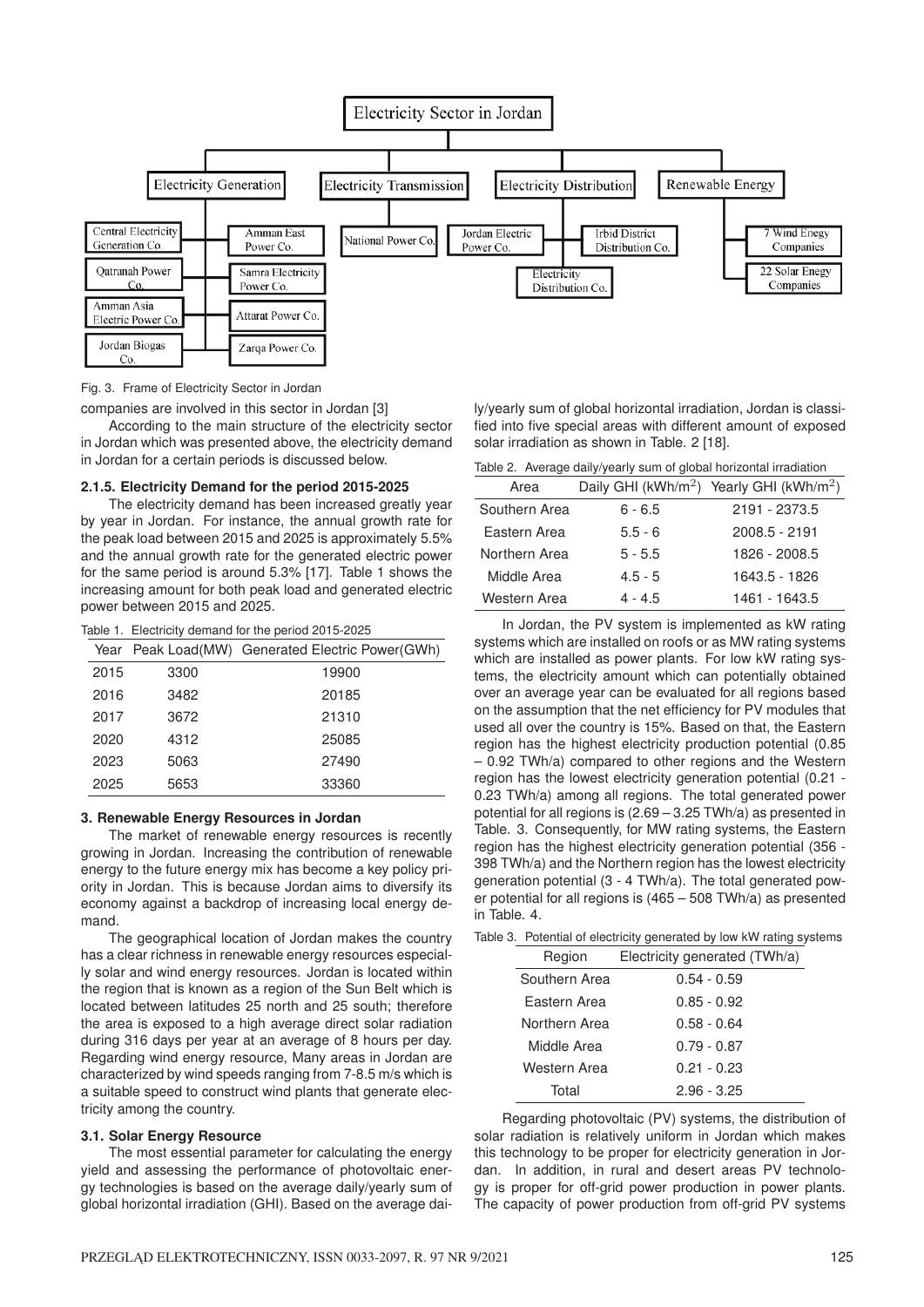can reach to 1000 kW peak in these areas, where the produced power by PV technology is used for different applications such as houses lighting, water pumping, and other activities. Furthermore, many projects of on-grid PV plants have been constructed among the country with total capacity reach to around 200 MW are located in and near to southern region of the country. About 11 projects have been established in Maan region, the most important of which is Shams Maan Power Generation Project with 52.5 MW total capacity and provide 1% of Jordan electricity current generation [19]. Other project also have been built in different locations such as AlMafraq station (50 MW), Al-Quweira plant project (103 MW), Al-Risha solar power plant (50 MW), and Al-Baynunah solar power plant which is located east of Amman (200 MW).

Table 4. Potential of electricity generated by high MW rating systems

| Region        | Electricity generated (TWh/a) |
|---------------|-------------------------------|
| Southern Area | $52 - 56$                     |
| Fastern Area  | 356 - 389                     |
| Northern Area | $3 - 4$                       |
| Middle Area   | $29 - 32$                     |
| Western Area  | $24 - 27$                     |
| Total         | 465 - 508                     |
|               |                               |

While regarding solar thermal systems, the implementation of concentrated solar power (CSP) by domestic loads has increased in Jordan. Approximately 20% of households are using solar water heaters on their roofs. Furthermore, a round 30% of households get solar water heaters on their roofs by 2020. The first CSP project and solar desalination plant have launched by the government with around 300 MW - 600 MW installed capacity in Aqaba by 2020.

# **3.2. Wind Energy Resource**

In Jordan, the resources of wind energy are plentiful to provide a significant amount of power capacity that covers the country needs if effectively invested. The energy yield calculation and assessment of wind energy technologies depend on an important factor which is the yearly average wind speed of the country. Jordan can be divided into five territories based on the annual average wind speed at 50 m height above the ground [18]. The first territory, which is the most capable place to construct wind farms, has a yearly average speed exceeds 7.5 m/s at 50 m height above the ground. This territory is exactly located in the North ( Al-Ibrahemia and Hofa), and in the South (Fujeij). The second territory has a yearly average wind speed varies between 6.5 to 7.6 m/s at the aforementioned height. The third territory represents around 30% of Jordan and has a wind speed varies between 5.5 to 6.5 m/s. While the fourth territory represents around 45% of Jordan and has a wind speed varies between 4.5 to 5.5 m/s. The last territory has a wind speed varies between 3.5 to 4.5 m/s.

The main use of wind energy in Jordan is for electricity production. There is various wind energy projects have been constructed in Jordan since 1980s in different parts in the country. One of these projects was established as a small grid-connected wind farms with a total capacity of 320 kW in Al-Ibrahimyya region in the northern part of the country. That project was applied by a corporation between the government and the Danish firm Tellus. The other project, which also was established in 80s, was a hybrid solar-wind power plant generates electricity with a capacity of 40 kW of two wind energy converters, 10 kW peak PV systems, 330 kWh

of storage batteries, and 65 kW of a backup diesel generator for a remote village in southern Jordan in Jurf El-Darawish. In 1996, a large wind turbine farm was built in northern Jordan in Hofa consisting of five wind turbines of 225 kW each, and with annual total output of 2.5 GWh. Furthermore, various projects have been planned by MEMR to get benefit from the available wind energy specifically Al-Mafraq project (100-150 MW), Maan project (100-150 MW), Wadi-Araba (40-50 MW), Al-Tafelah project (150-200 MW), Al-Fujaij project (70 MW), and Al-Kamshah project (40 MW) [18].

Table 5. Potential of electricity generated by wind mills

| Region          | Electricity generated (TWh/a) |
|-----------------|-------------------------------|
| $7.5 - 8.5$ m/s | $3.8 - 4.5$                   |
| $6.5 - 7.5$ m/s | $6.7 - 8.5$                   |
| $5.5 - 6.5$ m/s | $15.1 - 21.4$                 |
| Total           | $25.5 - 34.3$                 |
|                 |                               |

In addition, water pumping in remote villages using mechanical and electrical wind power plants is extremely applied in Jordan. Around twenty pumping stations that are used to pump water using mechanical wind mills are made locally. As well as, there is some effort to manufacture the electrical wind turbines particularly the blades and towers locally.

Based on, the yearly generated electricity which can be evaluated for all regions as presented in Table. 5. The total electricity generation potential in Jordan is in a range between 25.5 and 34.3 TW h/a. The highest contribution can be obtained from the region of 5.5 - 6.5 m/s wind velocity with 15.1 - 21.4 TW h/a and the lowest share is obtained in the region with a wind speed between 7.5 and 8.5 m/s with 3.8 - 4.5 TW h/a.

# **3.3. Other Renewable Energy Resource**

There are many prospective to use biogas from solid waste to generate electricity in Jordan. One of the projects that use municipal solid waste (MSW) through biogas technology was built in 2011 with a total capacity of 1 MW. In 2008, the project capacity has been expanded to around 4 MW. Jordan is planning to provide about 40-50 MW waste energy power projects by 2020 [20].

Hydropower resource is considered very limited in Jordan. In the whole country, there is only two hydropower projects have been accomplished. The first project is King Talal Dam which has 7 MW total installed capacity and the annual generated power is around 25 GWh. The other project is executed at Aqaba Power Station by installing 6 MW hydropower turbines to be used in the cooling cycle of the station. Based on several studies, after accomplishing the proposed project of the Red and Dead Seas Canal, extra hydro resources potential of 400-800 MW could be utilized.

There are only some small geothermal projects that are used for the purposes of aquaculture in Jordan. In the Dead Sea rift valley, there are some low and medium geothermal waters have been found by the Jordanian Authority of Natural Resources. The technical and economical potential of using geothermal energy in electricity production have been assessed by various studies. Based on the results, a further deep drilling is needed to judge on the feasibility of these kind of projects.

# **4. Accomplishments of Energy Sector in Jordan**

The energy sector is considered one of the most vital sectors in Jordan due to its great impact on sustainable development. This sector has made great achievements during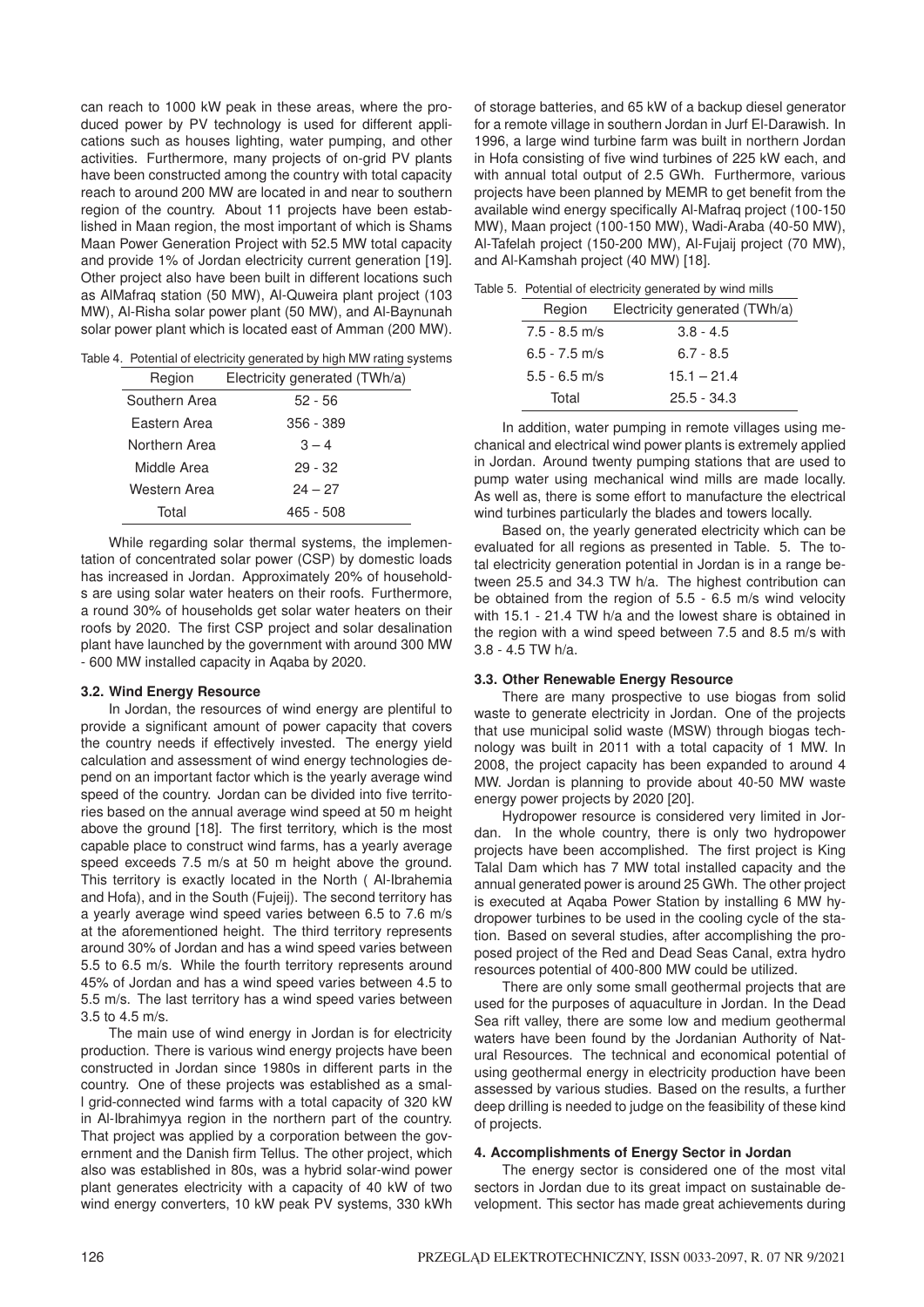Table 6. Analysis of economical, social, and environmental variables

| Category   | 0. Thialyold of cooriolitical, coolar, and chimoliticitian<br>Economic<br>private sectors                                                               | Social<br>Opportunities Increase the partnership with Availability of competencies in Effectiveness of environmental<br>all sector                                                      | Environmental<br>laws                                                                                           |
|------------|---------------------------------------------------------------------------------------------------------------------------------------------------------|-----------------------------------------------------------------------------------------------------------------------------------------------------------------------------------------|-----------------------------------------------------------------------------------------------------------------|
|            | Availability of grants and aids                                                                                                                         | oung which support energy ef-greements<br>ficiency and environmental pro-<br>tection                                                                                                    | The majority of population are y- Commitment to international a-                                                |
| Challenges | Economic growth decline                                                                                                                                 | ing                                                                                                                                                                                     | High rates of population increas- The need to use desalination<br>plants                                        |
|            | National deficit and debts                                                                                                                              | Flowing of Syrian refugees                                                                                                                                                              | The performance of PV panel-<br>s is reduced due to dust storms<br>even if the solar radiation level is<br>high |
|            | <b>NEPCO</b>                                                                                                                                            | Keeping the electricity tariffs low Majority of families have low in- The sulfur content of the Jorda-<br>by getting balanced budget for come and energy prices raising<br>affects them | nian petroleum refinery products<br>of benzene and diesel exceeds<br>international standards                    |
|            | The inter-relationship between<br>energy costs and economic<br>growth which requires reducing<br>energy prices in order to en-<br>hance economic growth |                                                                                                                                                                                         |                                                                                                                 |

the last period despite the great challenges it faces from the lack of local sources of energy and its dependence on imports. Jordan imported about 93% of its total energy needs in 2018 compared to 97% in 2014.

Over the past years, a clear policy has been adopted in the energy sector that mainly aims to achieve energy security through diversification of imported energy sources, the development of traditional and renewable local energy sources and their exploitation, the orientation towards sustainable energy and the adoption of a policy of liberalizing energy markets, including oil products market, creating opportunities for the private sector and encouraging it to invest in infrastructure projects for the energy sector, as well as strengthening regional energy linkage projects and maximizing their utilization and improving energy consumption efficiency in all sectors. These are complementary policies whose axes have been implemented within clear and specific work programs and mechanisms.

#### **4.1. Accomplishment of Electricity Sector**

Work continued to strengthen and develop the Jordanian electrical system to cope with electrical loads and to accommodate new conventional and renewable electric power stations. Perhaps one of the most important achievements in this field is the establishment of the Green Corridor project that connects Ma'an with Qatrana electrically, which raised the capacity of transmitting electricity from south to central Jordan from 500 to 1400 megawatts. Work has also been completed on the delivery of electricity to all consumers through the development of distribution networks until the size of the electricity coverage became 99% in all regions of Jordan and the rural electrification program played an important role in this field.

Work also continued to complete Jordan's electric connection with neighboring countries and to strengthen the existing interconnection lines. As the electric energy exchange with Egypt continued, the Jordanian electrical network has been greatly stabilized. Various memorandums of understanding were signed to link Jordan and Egypt electrically with Gulf countries. There will also be agreement with the

Saudi side regarding the electrical tie transmission lines especially after it has been proven effective for both sides.

#### **4.2. Accomplishment of Renewable Energy Sector**

A legislative and procedural base has been successfully built by The Ministry of Energy and Mineral Resources in the field of renewable energy, which has led to a noticeable increase in the percentage of renewable energy participation in the energy mix, either through signing a number of energy purchase agreements necessary to establish renewable energy projects according to the direct supply system or through the use of solar energy to cover the consumption of different sectors, which jumped the contribution of renewable energy (solar and wind) in the electric energy mix to more than 1130 megawatts until the year 2020.

This brought about a good economic movement in the local investment sector, as this greatly contributed to creating hundreds of direct and indirect job opportunities, as well as stimulating support work from different sectors, which brought about a developmental movement in the areas where projects are built.

In the same context, the Ministry established in early 2015 the Renewable Energy and Energy Rationalization Fund to work on implementing many projects that include various sectors. The Ministry worked on implementing the Rural Fils project to promote the use of renewable energy and reduce electricity costs in remote areas by providing these areas with solar energy systems to generate electricity with a capacity of 2 kilowatts for each house according to specific conditions set for this purpose.

In parallel, the government approved in April of 2018 the National Plan for Energy Conservation (2018-2020), as the Ministry is working on implementing it in cooperation with partners, which is an important strategic step that includes the implementation of parallel sector plans that are consistent with renewable energy plans and include all ministries, public and private institutions. The plan aims to improve energy efficiency to reach 20% of energy consumed by 2020 while reducing greenhouse gas emissions, in line with the global trend to reduce greenhouse gas emissions.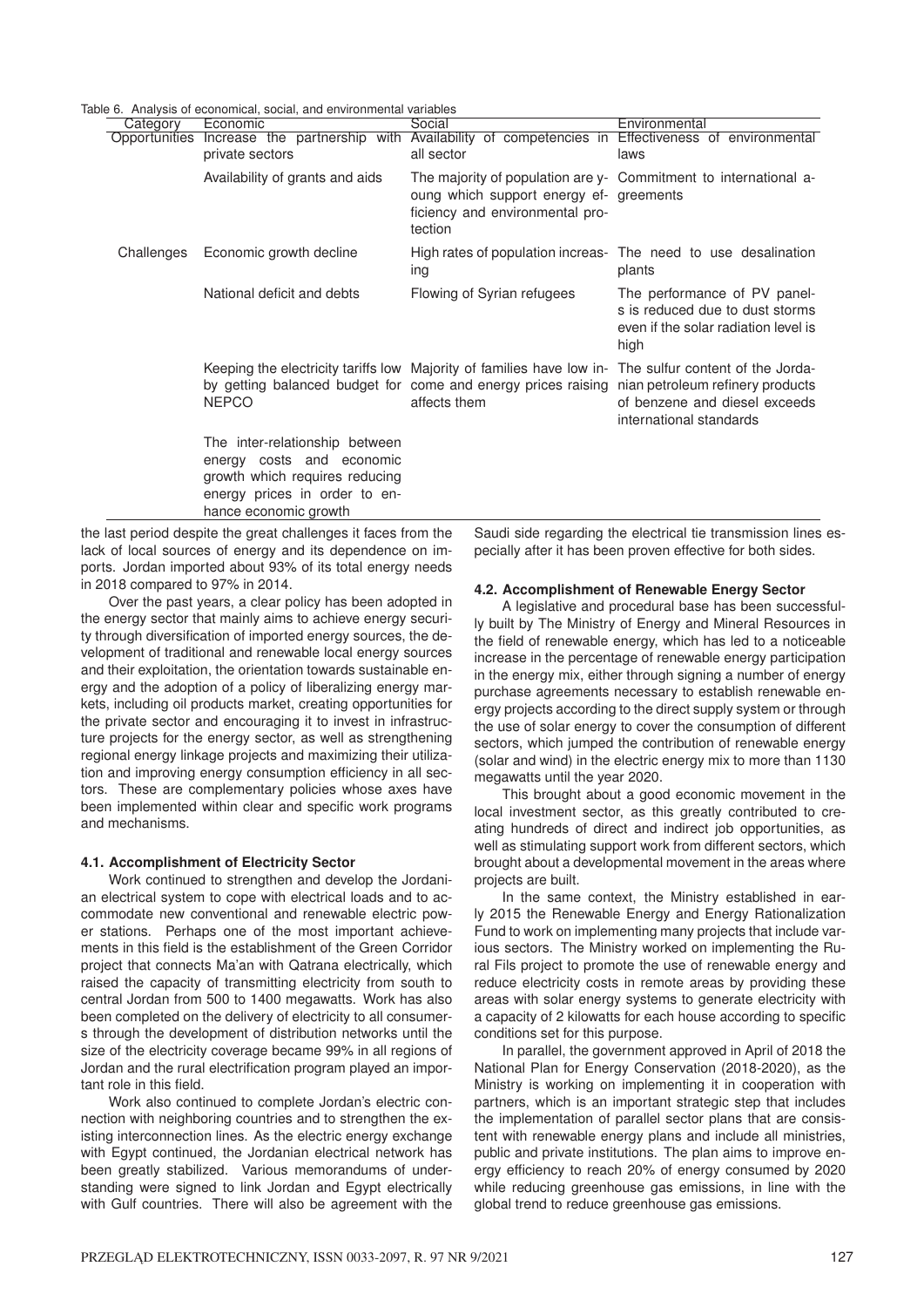#### **5. Challenges of Energy Sector in Jordan**

Despite the great achievements made by the energy sector during the past years, the sector has faced and still faces many challenges, the most important of which can be summarized as follows:

#### **5.1. Challenges of Electricity Sector**

Over the past decades, the electric power sector in Jordan has been characterized by the stability of its technical performance, as the electrical system is one of the best electrical systems in the region and works within the best technical standards, but the sector has started to suffer in the past years from huge financial challenges, the most prominent of which is the financial challenge it faces The National Electric Power Company, after its debt accumulated to exceed 5 billion dinars, due to the Egyptian gas cutoff between 2011- 2015 and the resort to using other types of fuel in light of a significant increase in oil prices at the time and the costs were not reversed on consumers.

### **5.2. Challenges of Renewable Energy Sector**

The Jordanian power grid currently has a limited capacity which only stands at 3200 MW. This limitation causes the grid not to accept a large capacity; it only can receive another extra 500 MW. Therefore, many proposals to construct various renewable energy power projects have been rejected by the government to avoid any overstress on the current grid.

However, in order to boost the renewable energy projects in Jordan the government received some loans and grants from different donors to expand the capacity of the state grid by 1000 MW. In addition, Jordan received around 310 million US dollar grant from Chinas Hanergy firm during the World Economic Forum to expand the grid capacity which will allow more renewable energy project to be built in Jordan.

One of the important issues for Jordan plans is to expand the national electricity grid to increase the number of renewable energy projects and to execute the country strategy.

#### **6. The Proposed Scenario for the Energy Sector until 2030**

The analysis which are included in this scenario focus on increasing reliance on local energy sources, reducing greenhouse gas emission, and improving energy efficiency to get the highest possible efficiency percentage, taking into account the energy sector obligations towards the contracts and agreements concluded.

This scenario has been proposed based on various factors, including the economic, social and environmental impacts to achieve the strategy's objectives of diversifying energy sources and their forms as presented in Table. 6, increasing the contribution of local energy sources specially natural gas, oil shale, and renewable energy to the overall energy mix until 2030 to reach 25%, 8%, and 14% respectively, in addition to increasing energy efficiency in all sectors.

The following things must be considered during the assumptions of this scenario: the electric power source is keeping generated using natural gas and renewable energy resources, continuing work to increase the participation of renewable energy projects in covering Jordan's electrical energy needs, to increase from 2,400 MW in 2020 to 3,200 MW in 2030 as shown in (Fig. 4), and installing more storage system projects in the electrical network (batteries) to avoid any cut off of power source that is generated from renewable energy projects and to maintain the network stability.

Furthermore, the natural gas sources have to be diversi-

2030 Shale Oil  $\alpha$ 15% Product Renewal le Energy

 $31%$ 3200 MW

Fig. 4. Energy Mix Contribution in Electricity Generation for 2030 fied by taking some points into accounts such as developing the production process in the Risha gas field, and attracting international companies to invest in the field of conventional and unconventional gas exploration in open areas for exploration to cover Jordan needs of natural gas from the currently available resources that cover Jordan needs until 2030. Also, the use of natural gas in various sectors has to be supported to replace oil products in order to reduce emissions; this can be facilitated by constructing the distribution networks of natural gas in major cities.

The crude oil resources also have to be diversified by attracting more international companies to invest in the field of oil shale exploration and its distillation in open areas for exploration.

# **7. Conclusion**

Jordan imports more than 90% of natural gas and traditional crude oil resources from neighboring countries which significantly affect the country national economy growth badly. On the other hand, the growth of energy demand is increasing in the coming years in Jordan due to various economical, social, and environmental reasons which will have a great effect on the electricity system year by year. The government of Jordan has launched several strategies that can help to enhance the implementation of renewable energy projects to support the national power source supply to be capable to fulfill the high growth of electricity demand in the future. As well as, a legal plan has been established by the government to reduce the energy consumption by integrating a proper budget allocation for supporting renewable energy and energy efficient projects among the country. Therefore, it has been noticed that the renewable energy resources market is growing gradually in Jordan. Also, the contribution of renewable energy to the future energy mix is increasing greatly to expand the national economy against any possible risks of increasing local energy demand which will bring a significant positive economic progress in the local investment sector either by declining the percentage of energy import or creating more job opportunities among the region.

*Authors: Ph.D. Mohammad Abu Sarhan, dr hab. inz. An- ˙ drzej Bien, dr in ´ z. Szymon Barczentewicz, Ph.D. Rana Has- ˙ san, Department of Power Electronics and Energy Control System, Faculty of Electrical Engineering, Automatics, Computer Science and Biomedical Engineering, AGH University of Science and Technology, aleja Adama Mickiewicza 30, 30- 059 Kraków, Poland, email: sarhan@agh.edu.pl*

- REFERENCES<br>Situation. Retrieved from: [1] Jordan Energy Situation. Retrieved from: [we-<br>b page] https://energypedia.info/wiki/ page] https://energypedia.info/wiki/ Jordan\_Energy\_Situation/.
- [2] Regular Review of Energy Effciency Policies. Retrieved from: [web page] https://energycharter.org/fileadmin/